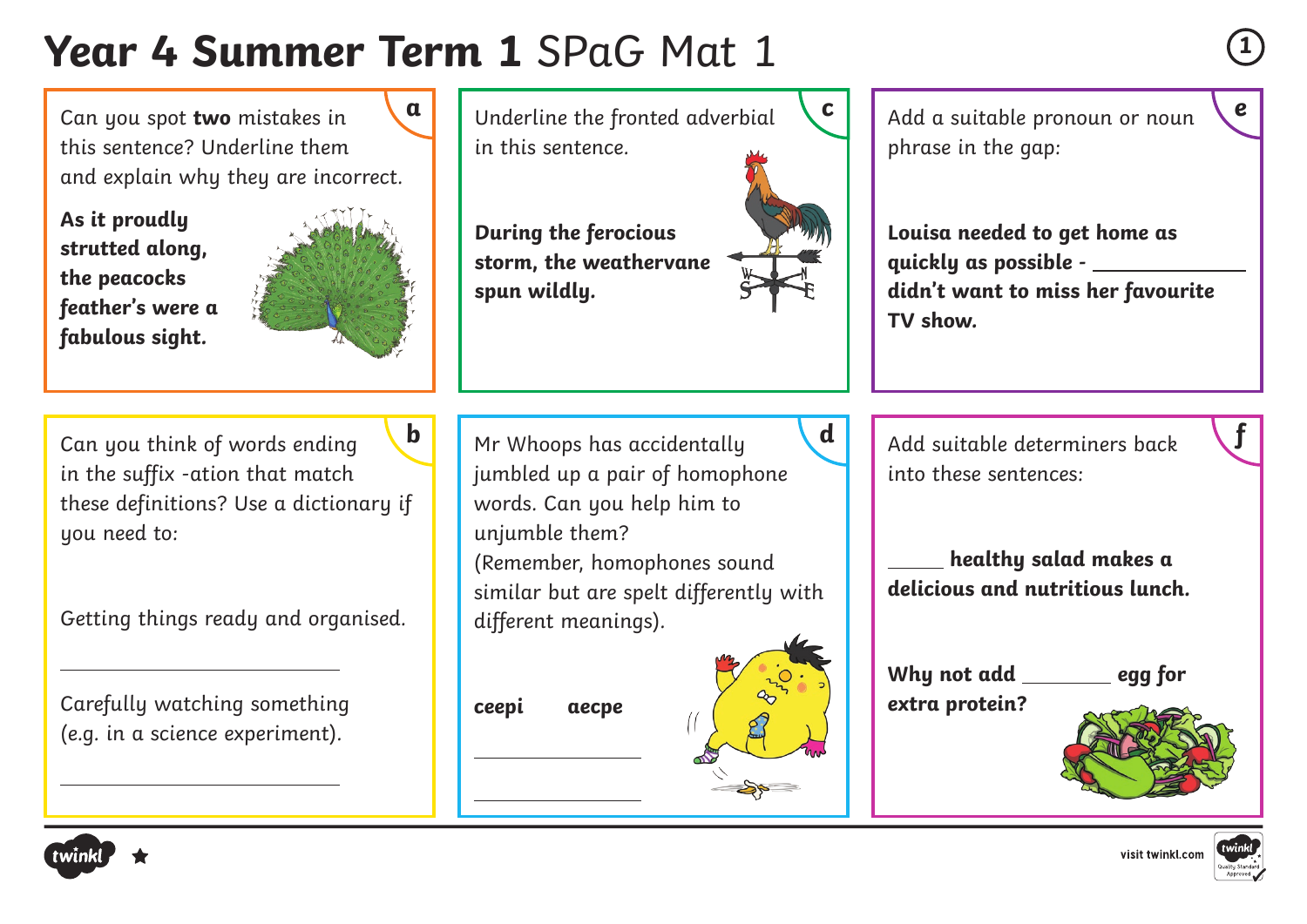## **Year 4 Summer Term 1** SPaG Mat 1 **Answers <sup>1</sup>**

Can you spot **two** mistakes in this sentence? Underline them and explain why they are incorrect.

**Possible answer: It should say feathers with no apostrophe as it is a plural and the apostrophe should be in peacock's.**

**f** Can you think of words ending in the suffix -ation that match

Getting things ready and organised.

**preparation**

**observation**

Carefully watching something (e.g. in a science experiment).



**a** Underline the fronted adverbial in this sentence.

**During the ferocious storm**, the weathervane spun wildly.



**c** Add a suitable pronoun or noun phrase in the gap:

**Accept 'she' or any sensible noun phrase, e.g. 'the girl'.**

Mr Whoops has accidentally jumbled up a pair of homophone words. Can you help him to these definitions? Use a dictionary if **b**

unjumble them?

(Remember, homophones sound similar but are spelt differently with different meanings).

**ceepi aecpe**

**piece**

**peace**



 $\mathbf{d}$   $\vert$   $\vert$  Add suitable determiners back into these sentences:

> **A** healthy salad makes a delicious and nutritious lunch.

> Why not add <u>an</u> egg for extra protein?





uou need to:



**e**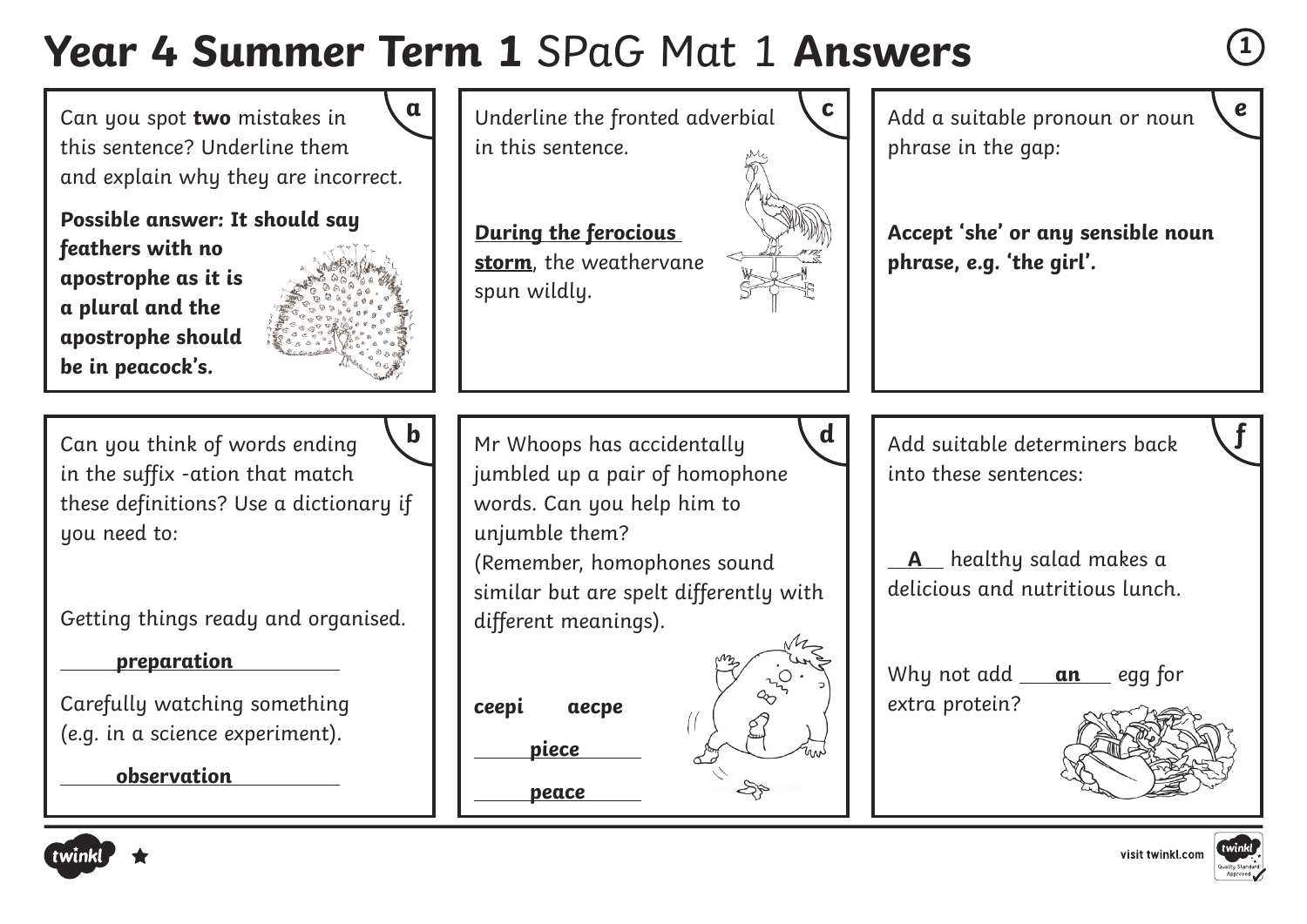# **Year 4 Summer Term 1** SPaG Mat 1 **<sup>1</sup>**

**b**

Can you spot **two** mistakes in this sentence? Underline them and explain why they are incorrect.

**As it proudly strutting along, the peacocks feather's were a fabulous sight.**



Can you think of words ending in the suffix -ation that match these definitions?

Getting things ready and organised.

Carefully watching something (e.g. in a science experiment).

**a** Add a suitable fronted adverbial to this sentence. Don't forget to add a comma after your phrase to separate it from the rest of the sentence.

\_\_\_\_\_\_\_\_\_\_\_\_\_\_\_\_\_\_\_\_\_\_\_\_\_\_\_\_\_\_\_the

**d**

**weathervane spun wildly.**

Mr Whoops has accidentally jumbled up a pair of homophone words. Can you help him to unjumble them?

**ceepi aecpe**

 $\overline{a}$ 

 $\overline{a}$ 



**c** | Add suitable pronouns or noun phrases in the gaps:

> **Louisa needed to get home as quickly as possible didn't want to miss her favourite TV show.**

**Deer are herbivorous animals only eat plants.**

Add suitable determiners back into these sentences:

 **healthy salad makes a delicious and nutritious lunch.**

Why not add \_\_\_\_\_\_\_\_ egg for **extra protein?**

**For a healthy dessert, try adding pot of natural yoghurt to some fresh fruit.**



 $\overline{a}$ 

 $\overline{a}$ 



**e**

**f**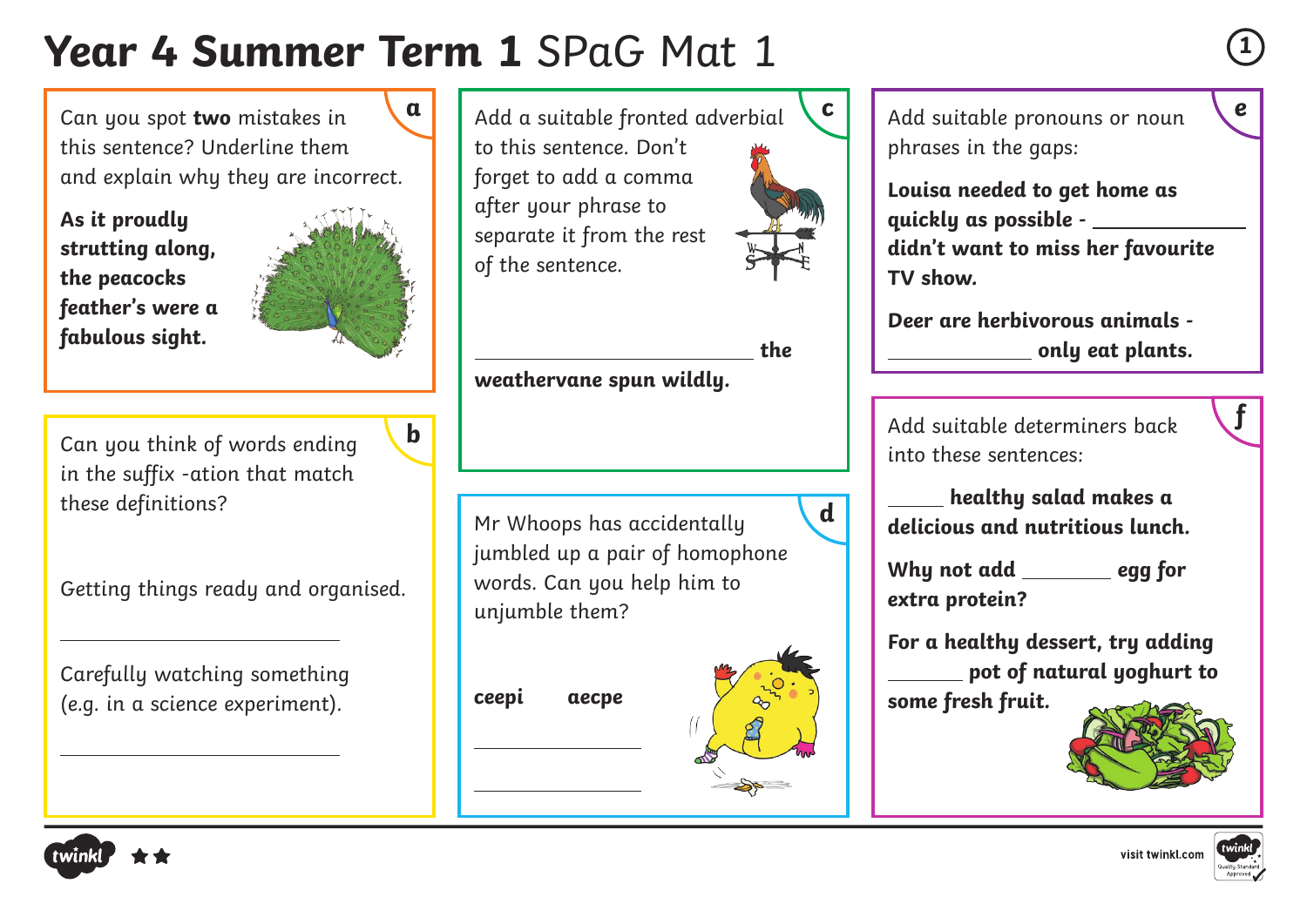## **Year 4 Summer Term 1** SPaG Mat 1 **Answers <sup>1</sup>**

**b**

**Possible answer: It should say feathers with no apostrophe as it is a plural and the apostrophe should be in peacock's and 'strutting' is in the wrong tense – it should 'strutted' or 'As it was proudly strutting…'**

Can you think of words ending in the suffix -ation that match these definitions?

Getting things ready and organised.

**preparation**

Carefully watching something (e.g. in a science experiment).

**observation**



**Accept any suitable fronted adverbial phrase marked with a comma, e.g. During the ferocious storm, the weathervane spun wildly.** 

Mr Whoops has accidentally jumbled up a pair of homophone words. Can you help him to unjumble them?

**ceepi aecpe**

**piece**

**peace**



**c** Add suitable pronouns or noun phrases in the gaps:

**Accept 'she' or any sensible noun phrase, e.g. 'the girl'.**

**Accept 'they' or any sensible noun phrase, e.g. 'the animals'.**

Add suitable determiners back into these sentences:

 **A** healthy salad makes a delicious and nutritious lunch.

Why not add \_\_\_**an** egg for extra protein?

For a healthy dessert, try adding **a** pot of natural yoghurt to some fresh fruit.





**e**

**f**

**d**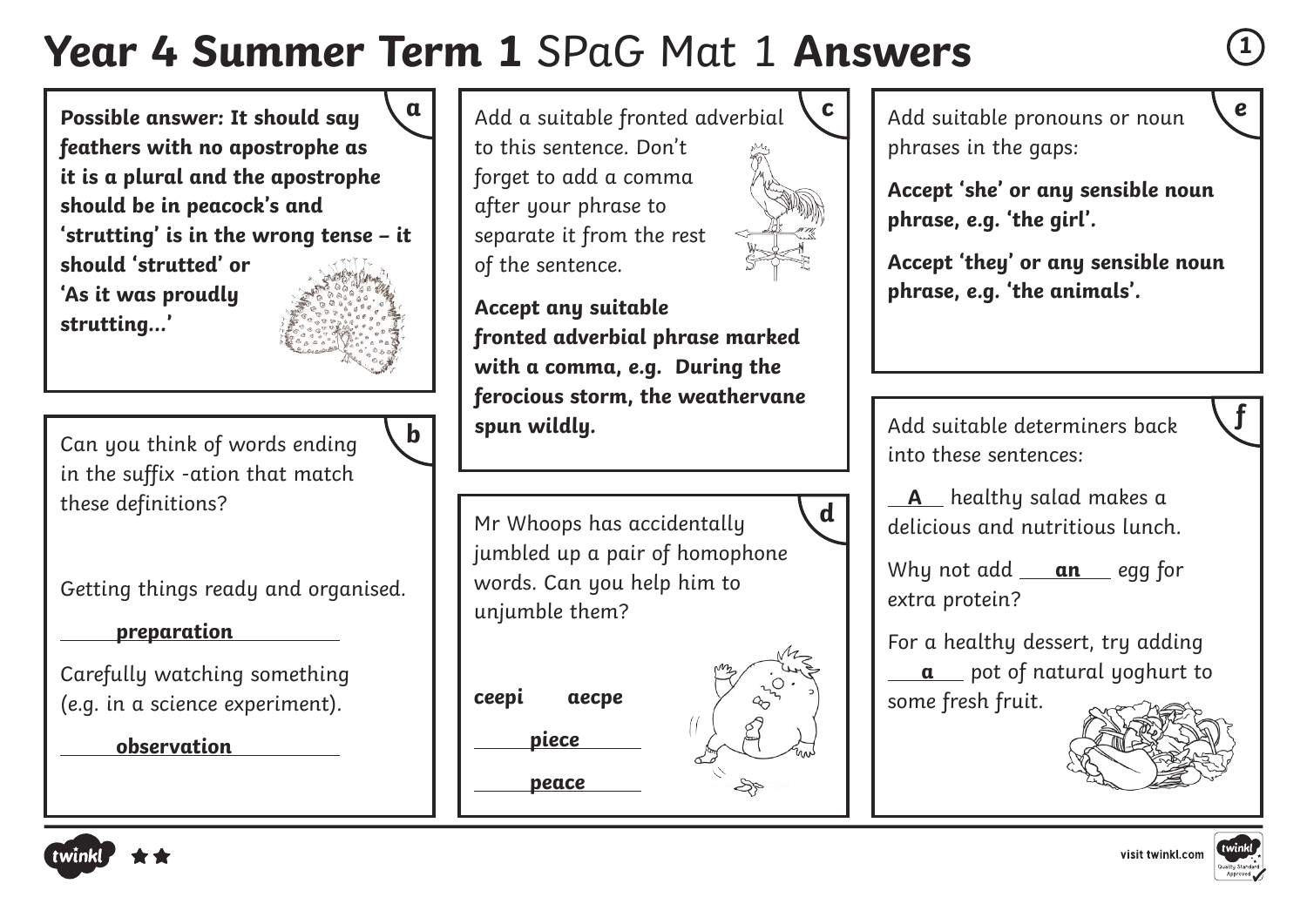# **Year 4 Summer Term 1** SPaG Mat 1 **<sup>1</sup>**

**b**

Can you spot all of the mistakes in this sentence? Underline them and explain why they are incorrect.

**As it proudly strutting along, the peacocks feather's were a fabulous sight.**

 $\overline{a}$ 

 $\overline{a}$ 

 $\overline{a}$ 



Can you think of words ending in the suffix -ation that match these definitions?

Getting things ready and organised.

Carefully watching something (e.g. in a science experiment).

Cars, trains, planes, buses, etc.



 **the** 

**weathervane spun wildly.**



**ceepi aecpe**

 $\overline{a}$ 

 $\overline{a}$ 

 $\overline{a}$ 

 $\overline{a}$ 



Challenge: Now use both of the words within one sentence.



**c** | Add suitable noun phrases in the gaps:

> **Louisa needed to get home as quickly as possible -**

 **didn't want to miss her favourite TV show.**

**Deer are herbivorous animals** 

**- only eat plants.**

Add suitable determiners back into these sentences:

 **healthy salad makes a delicious and nutritious lunch.**

Why not add egg for **extra protein?**

**For a healthy dessert, try adding pot of natural yoghurt to fresh fruit.**





**e**

**f**

visit twinkl.com